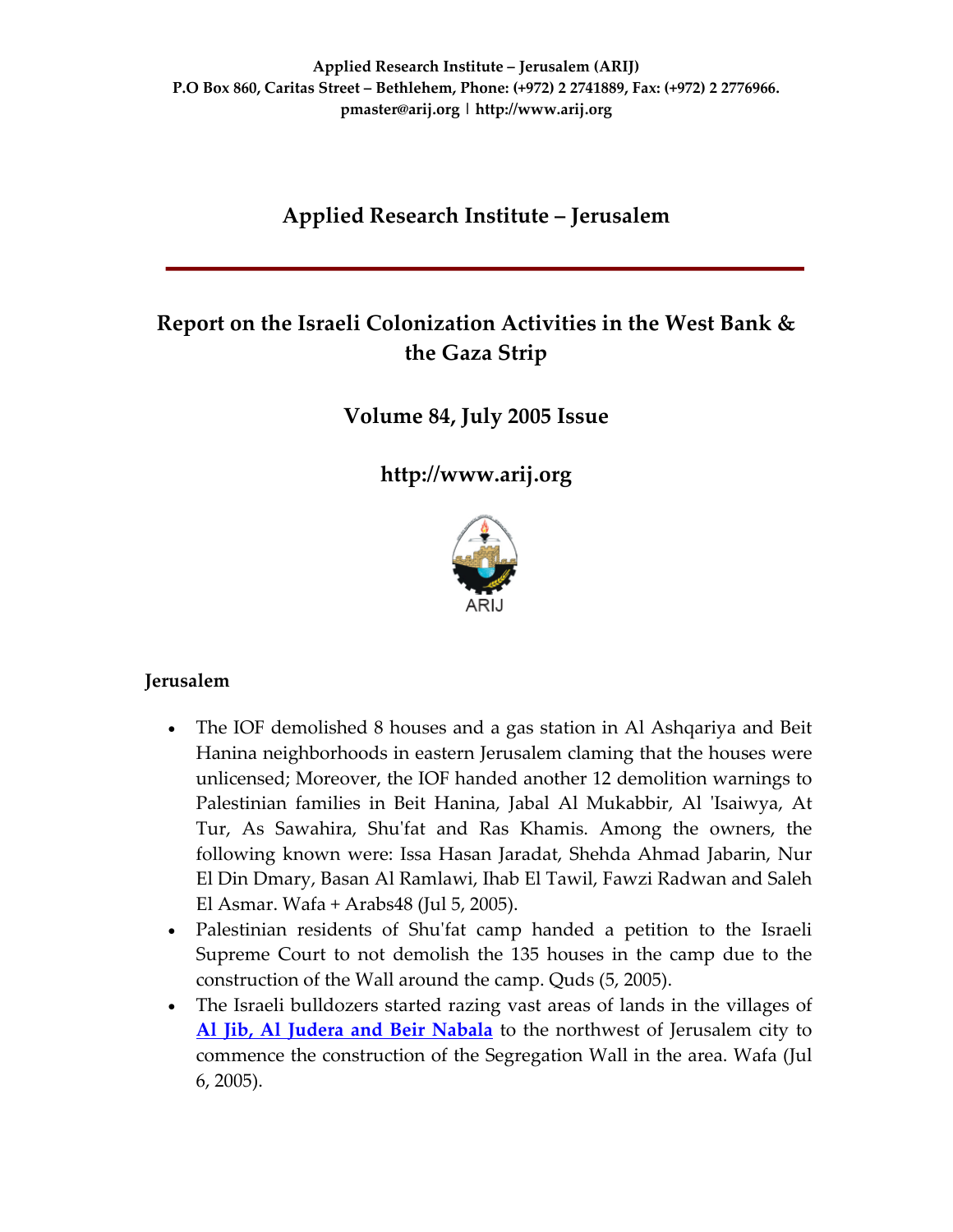

- Jerusalem Municipality Court charged Palestinian resident Hisham Rabayʹa from Sur Baher NIS 370,000 as a penalty under the pretext of not having a building permit. Quds (Jul 7, 2005).
- The Israeli Supreme Court issued a restraining order to stop constructing the wall in Al Shayah neighborhood in Jerusalem (Qubsa junction) according to the appeals handed to the court by the residents. Quds (Jul 9, 2005).
- The Israeli authorities allowed the construction of the Segregation Wall around Jerusalem city which will separate 55,000 Palestinian residents in eastern Jerusalem from accessing the city itself and 3655 students from their schools. Moreover, the Israeli authorities decided to leave Shuʹfat and Kafr ʹAqab outskirts north of Jerusalem city outside the wall path which will contain 12 passages. Arabs48 (Jul 10, 2005).
- The IOF demolished the house of Samir Al Mandoub in ʹEin El Luza area in Silwan neighborhood in Jerusalem. The IOF also demolished the 90m² house of Yousri Riyad Yasir Al 'Isawiy in Wadi Qasim area near Al ʹIsawiya town north of Jerusalem city causing severe damages to another two houses owned by Hasan and Muhammad Hamdan under the pretext of being unlicensed. Wafa (Jul 12, 2005).
- The Israeli Supreme Court allowed the construction of the wall which will separate Shu'fat camp and a number of neighborhood in 'Anata such as Ras Khamis and Al Salam outskirt from Jerusalem city. Quds (Jul12, 2005).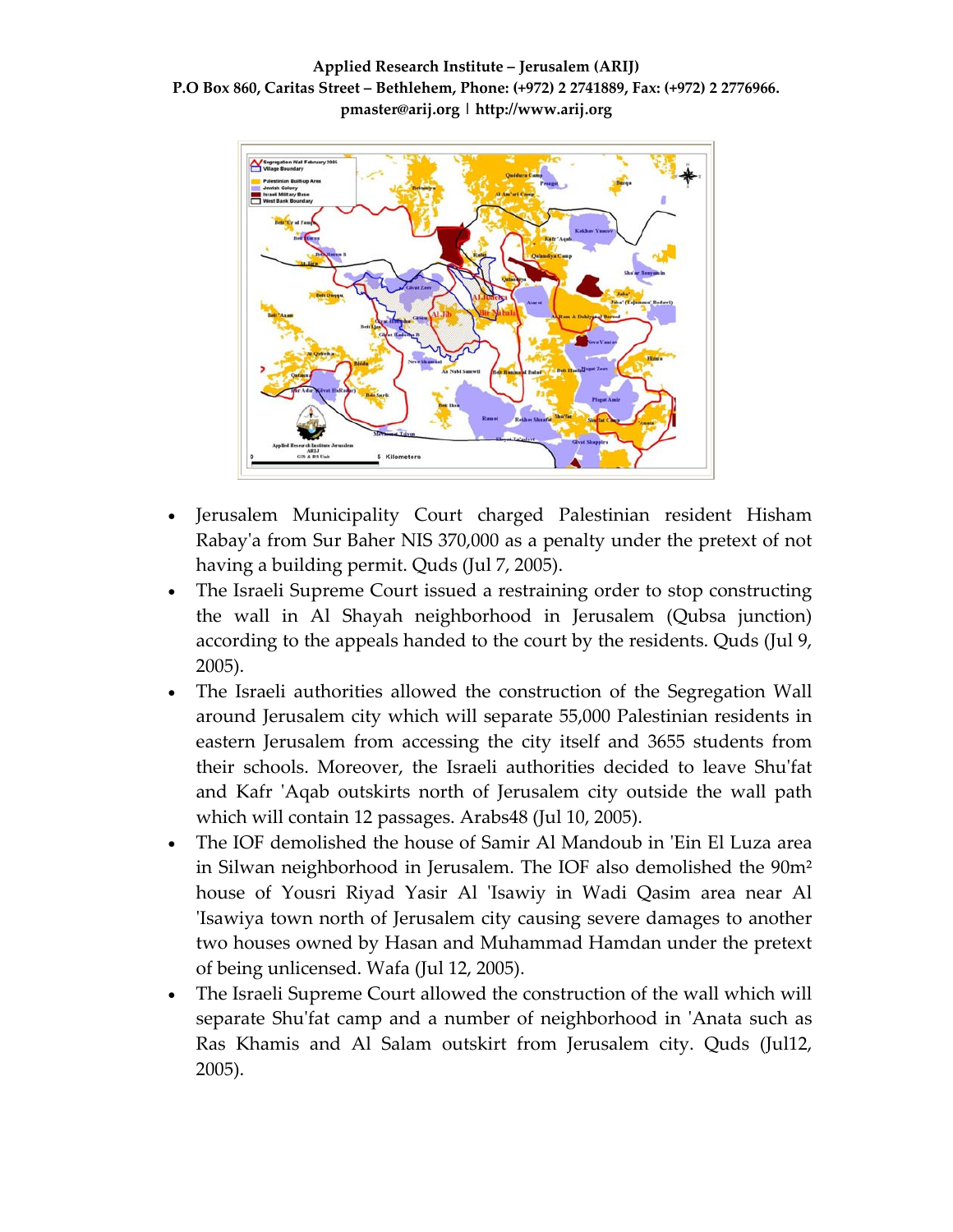- The Israeli authorities charged resident 'Adel Mustafa Shqerat from Jabal Al Mukabbir southeast of Jerusalem NIS 120,000 as a penalty under the pretext of not having building permit. Wafa (Jul 21, 2005).
- A new Israeli committee named "'Eir 'Al Hatal" is trying to evacuate several numbers of Palestinian families in ʹAqabt Al Khalidiya and Al Qarmi neighborhood in **the old city of [Jerusalem](http://www.poica.org/editor/case_studies/view.php?recordID=625)** claiming their ownership of the properties. The properties are originally owned by Palestinian residents Saleh Omar Nesaybeh Al Khazargy and Muhammad Shams El Din Al Qarmi. Quds (Jul 24, 2005).



- The IOF and the Israeli settlers of Giv'at Zeev aggressed on one commercial store owned by Muhammad and Mahmoud ʹAlqam Al Shawish in Al Jib village northwest of Jerusalem and caused severe damages to the properties. Wafa (Jul 25, 2005).
- Jerusalem Municipality demolished the 160m² house owned by ʹAtif Abu Hasan Abu Dwah in Al Salʹa neighborhood in Jabal Al Mukabbir area conducted under the pretext of being unlicensed; In addition, another two-storey house (250m<sup>2</sup>) owned by Munir and Fayz Hussein 'Ibedat was demolished under the same pretext. Wafa+ Quds (Jul 26, 2005).
- The Israeli Government plans to build a new colonial neighborhood with 30 housing units and a synagogue inside the Old City of Jerusalem (at the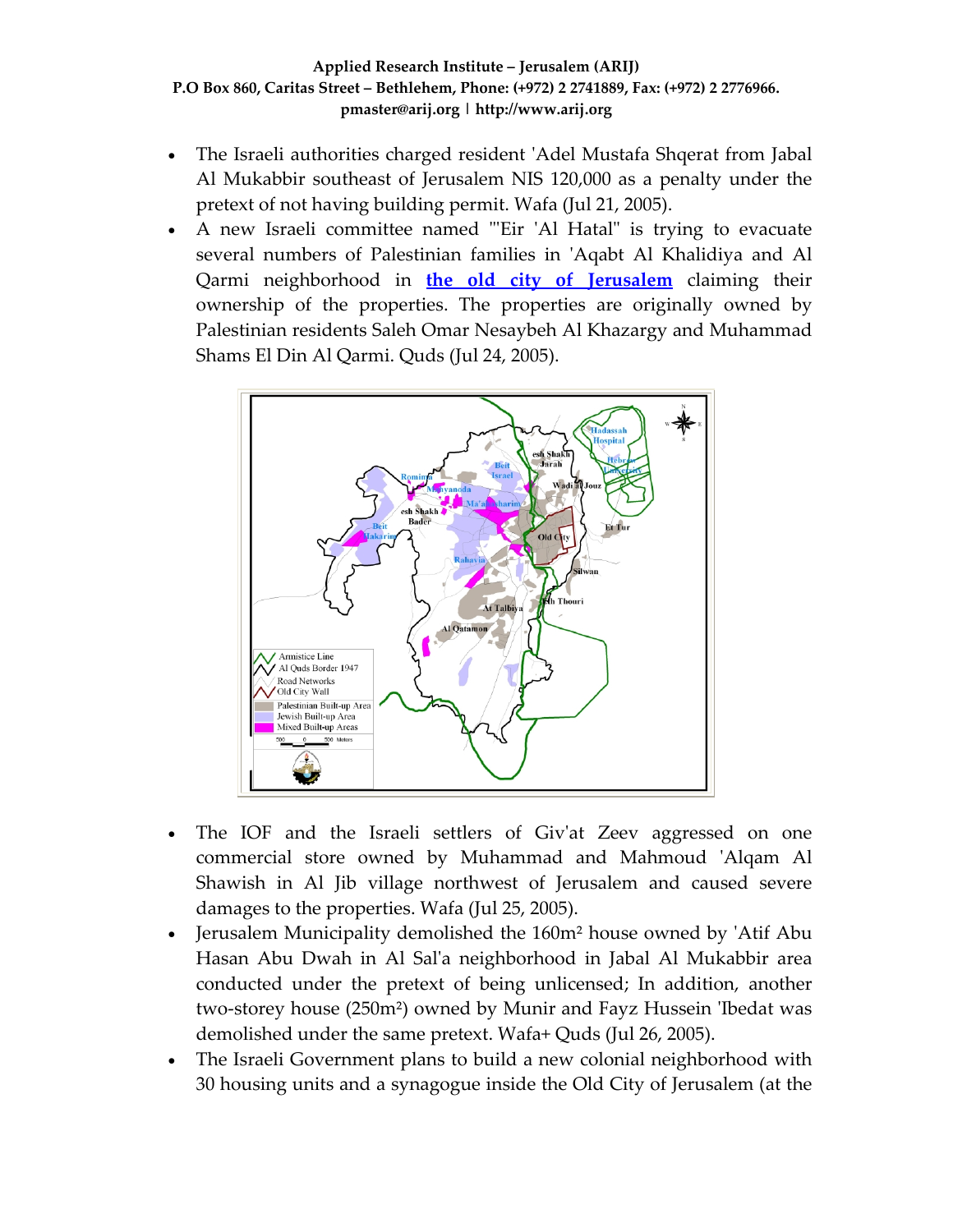Muslim Quarter) close to *Herodʹs Gate ‐ Flower Gate* (Bab Assahira) to house more Israeli families. Wafa (Jul 26, 2005).

- The Israeli bulldozers razed vast areas of agricultural lands in Beit Duqqu village to the northwest of Jerusalem city to construct new parts of the segregation Wall in the area. Wafa (Jul 27, 2005).
- The Israeli authorities surrounded the village of Az Za'ayyem east of Jerusalem with a 1500m long and 2m high fence to separate it from Jerusalem city. Quds (Jul 30, 2005).
- The Israeli authorities constructed 19 new cameras on Al Aqsa Mosque gates, an average of 2‐3 cameras on each gate. Quds (Jul 31, 2005).

## **Bethlehem**

- The IOF took over the house of Mustafa Abu 'Aker in 'Aida refugee camp in Bethlehem city and turned it into military watch point. Wafa (Jul 10, 2005).
- The IOF demolished four barracks in Al Rashaida village south of Bethlehem city which belong to Sabir Saleh Rashaida, 'Abed Mahmoud Rashaida, Mifleh Ibrahim Rashaida and ʹAdnan Musa Rashaida. Wafa (Jul 13, 2005).
- The IOF relocated the cement tower located on road #60 opposite to Al Khader village Governmental schools west of Bethlehem city to the southern entrance of the town near Al Nashash gas station. It is worth mentioning that the wall is supposed to be constructed near the school area. Al Ayam (Jul 19, 2005). **Click here for [related](http://www.poica.org/editor/case_studies/view.php?recordID=572) cases**
- The IOF issued two military orders to confiscate 448 dunums of lands in Jurat Esh Shamʹa village and another 155 dunums in Wad Rahal south of Bethlehem city for the Segregation Wall process. Wafa (Jul 23, 2005).
- The IOF demolished **three houses in Al [Khader](http://www.poica.org/editor/case_studies/view.php?recordID=642) town south of [Bethlehem](http://www.poica.org/editor/case_studies/view.php?recordID=642) city** which belong to Raga Hasan Da'dou' (150m<sup>2</sup>), Hasan Jacob Da'dou' (150m<sup>2</sup>) and Ja'far Da'dou' (100m<sup>2</sup>); Moreover, the IOF handed warnings to more than 20 other houses in the area. Wafa (Jul 27, 2005).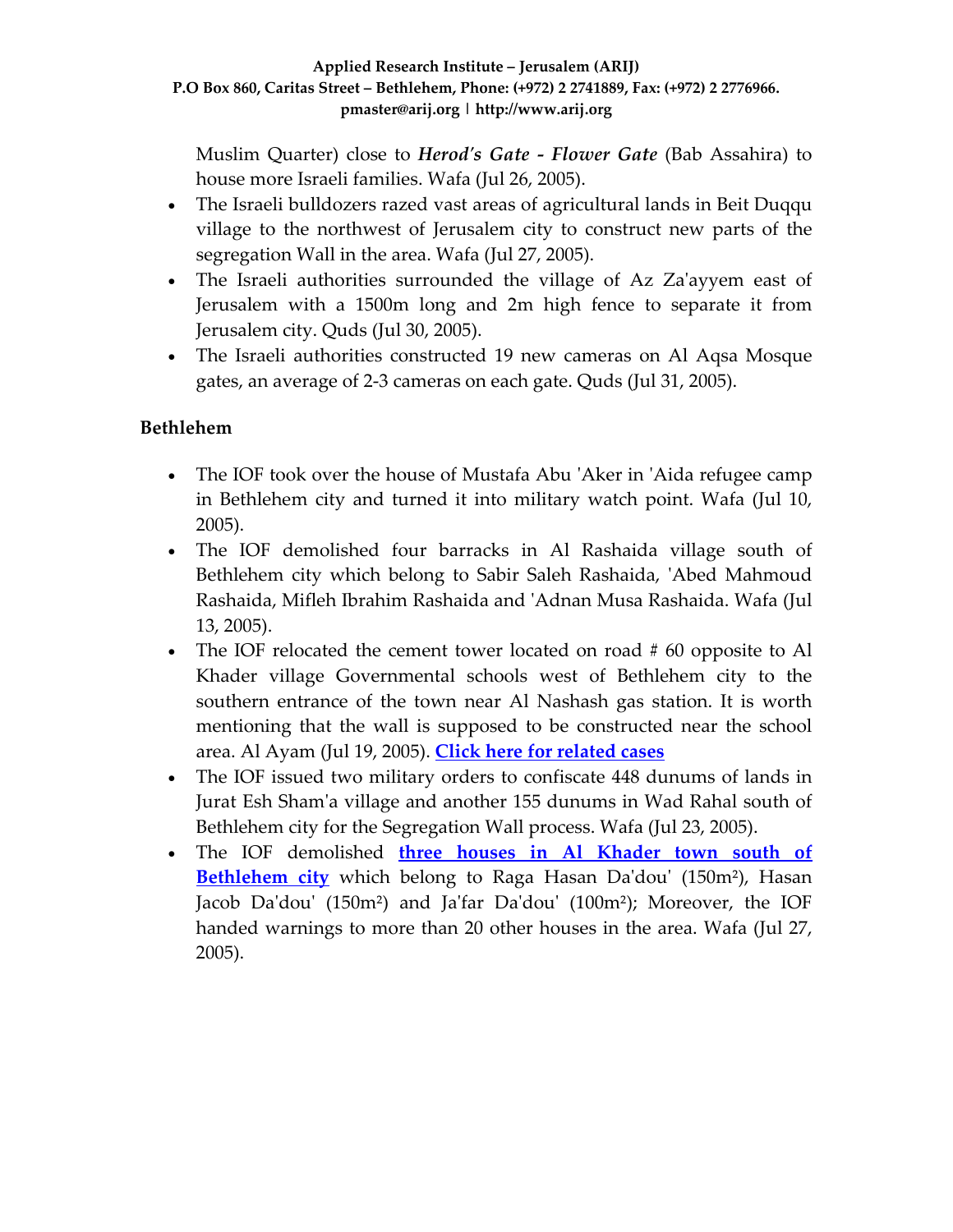

- The IOF demolished an agricultural house in Husan village south of Bethlehem city owned by Khalil 'Awad Al Husany for being unlicensed. Wafa (Jul 28, 2005).
- The Israeli authorities issued a military order  $\#$  (T-05-126) to confiscate 1.5 dunums of lands in At Taʹamreh village ( Beit Taʹmar) east of Bethlehem city. It is worth mentioning that three houses owned by Shahin Khalil Shahin are already constructed on lands targeted for confiscation. Wafa (Jul 31, 2005).

## **Qalqiliya**

• The Israeli forces settled on the Gate leading to Ras 'Atiya, Ras At Tira, Al Dab'a and Wadi Ar Rasha villages and used new method to inspect Palestinians accessing the gate by taking their finger prints. Ma'an (Jul 6, 2005).

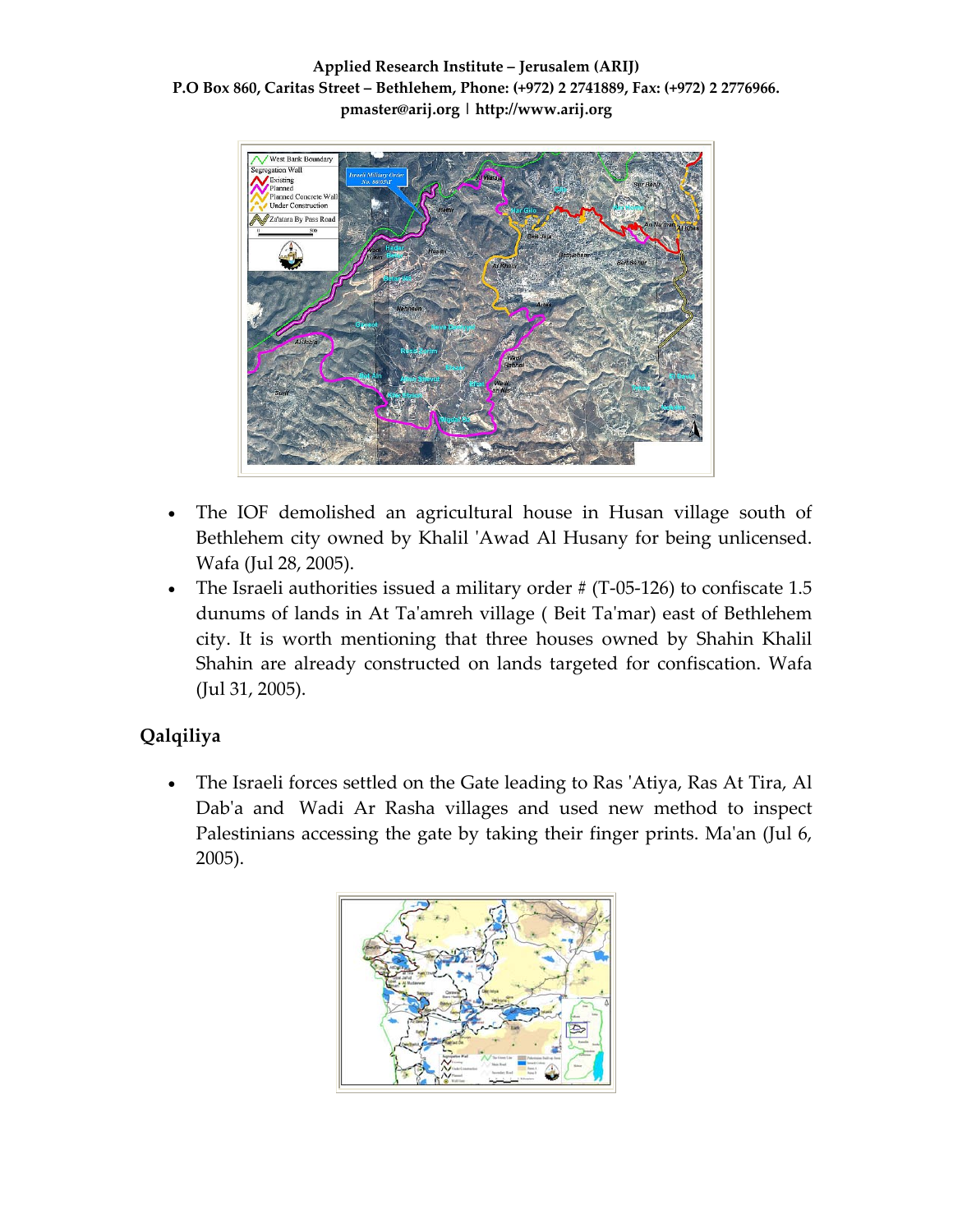- The Israeli bulldozers razed 300 dunums of lands cultivated with Olives in Immatin town to the east of Qalqiliya city at favor of expanding Emanuel settlement. Lands belong to Sawan, Ghanim and Beri families. Wafa (Jul 6, 2005).
- The IOF notified Mahmoud Saleh Ramadan from 'Azun town to confiscate three dunums of his land cultivated with Olive trees. Wafa (Jul 11, 20005).
- Israeli Settlers of Oranit put fire into several numbers of Olive trees owned by Palestinian landowners from Sanniriya village southeast of Qalqiliya city. Quds (Jul 15, 2005).
- The IOF decided to confiscate more than 15 dunums of lands from the villages of Habla, Sanniriya, Kafr Thulth and Mas‐ha southeast of Qalqiliya city. Wafa (Jul 20, 2005).
- The Israeli bulldozers razed of about 5 dunums of lands and uprooted tens of Olive trees in Kafr Qaddum village to erect a new colonial road that will lead to the settlement of Kidumim. Lands belong to Hasan Musa Ishtewi and Ahmad Khader ʹAbas. Wafa (Jul 21, 2005).
- The Israeli authorities handed residents Lutfi Muhammad Othman ʹAmer and Malek Nihad 'Amer military warnings to demolish their houses in Mas‐ha town. Wafa (Jul 27, 2005).

## **Tubas**

- The IOF evacuated residents Tamer Saleh Saʹed and Hani Saʹed from Wad El Maleh area east of Tubas city from their houses. . Al Ayam (Jul 23, 2005).
- The IOF demolished several number of houses and market tables near the two villages of Bardala and 'Ein El Baida in the northern valley. Houses belong to Tha'er Sawafteh, Sawafteh family (120m<sup>2</sup>), Muhammad Fawaz Sawafteh, 'Ezat Khalil At Taj and Yazan Fayz Sawafteh. Wafa (Jul 25, 2005).

## **Salfit**

• Israeli settlers of Ariel settlement put fire into dozens of dunums of lands planted with fruitful trees and Olives in Iskaka village in Salfit. Quds (Jul 25, 2005).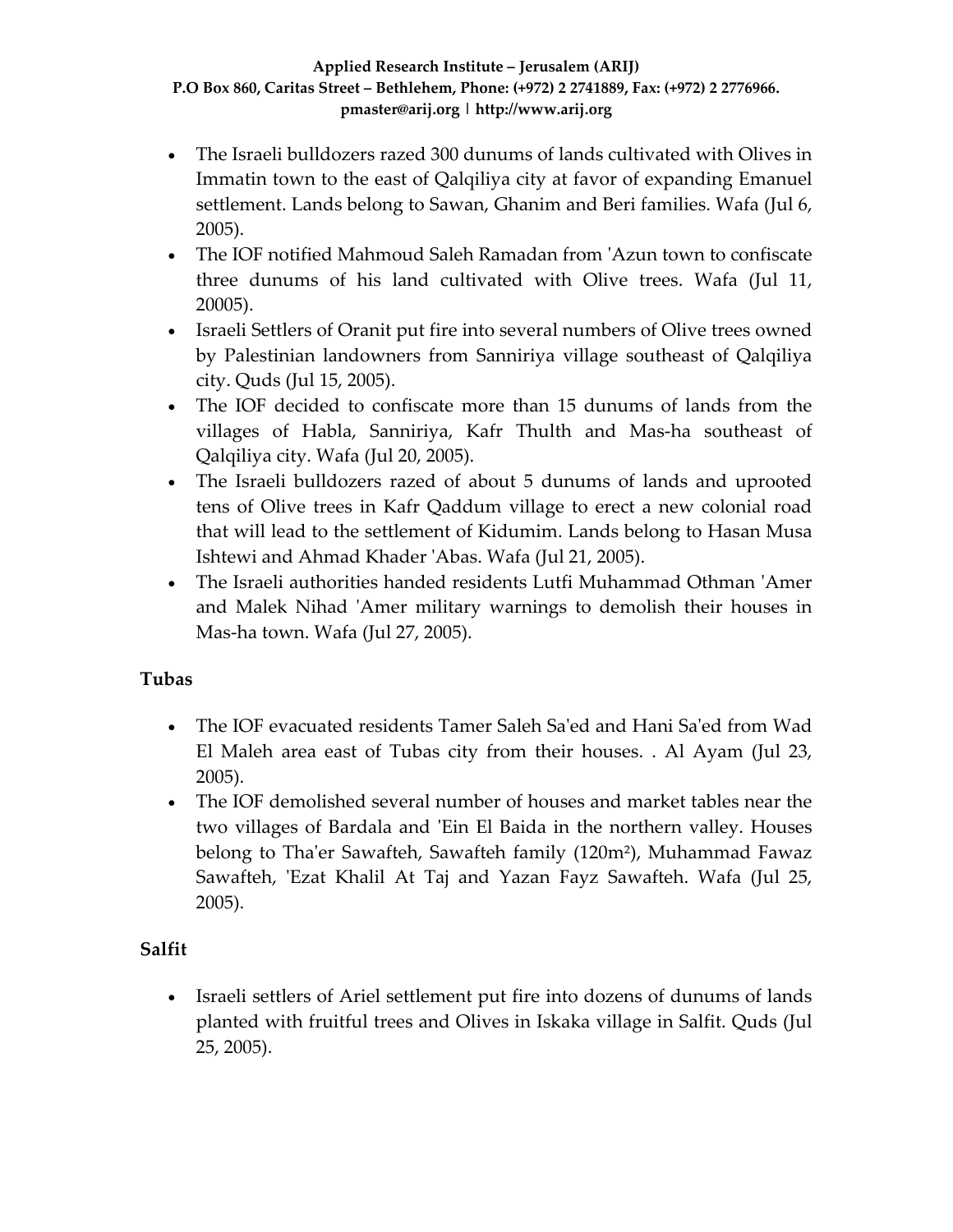• The IOF demolished the house of Saty Jamel ʹAmer in Burqin town under the pretext of being unlicensed; whereby another 7 houses located in the same area are threatened to be demolished in the area. Wafa (Jul 26, 2005).

## **Ramallah**

• Intensive works are taking place at Qalandiya area to continue wall constructions and to construct a military base near the checkpoint along the main road of Ramallah‐ Jerusalem. Wafa (Jul 18, 2005).



- Intensive works are taking place to continue constructing the Segregation Wall near Qalandyia camp between Ramallah and Jerusalem. The Israeli Occupation forces already set a 4m high cement blocks in the southeastern side of the camp. Wafa (Jul 21, 2005).
- Israeli Settlers of Halmish settlement destroyed 5 dunums of lands and uprooted Olive trees in Beitillu village west of Ramallah city owned by Wasfi Hamdan. Wafa (Jul 25, 2005).

### **Jenin**

- The Israeli bulldozers razed lands around Dutan military camp near ʹAraba town in Jenin. Wafa (Jul 21, 2005).
- The Israeli forces took over the house of Issam 'Alawneh in Jenin city and turned it in to military post. Al Ayam (Jul 22, 2005).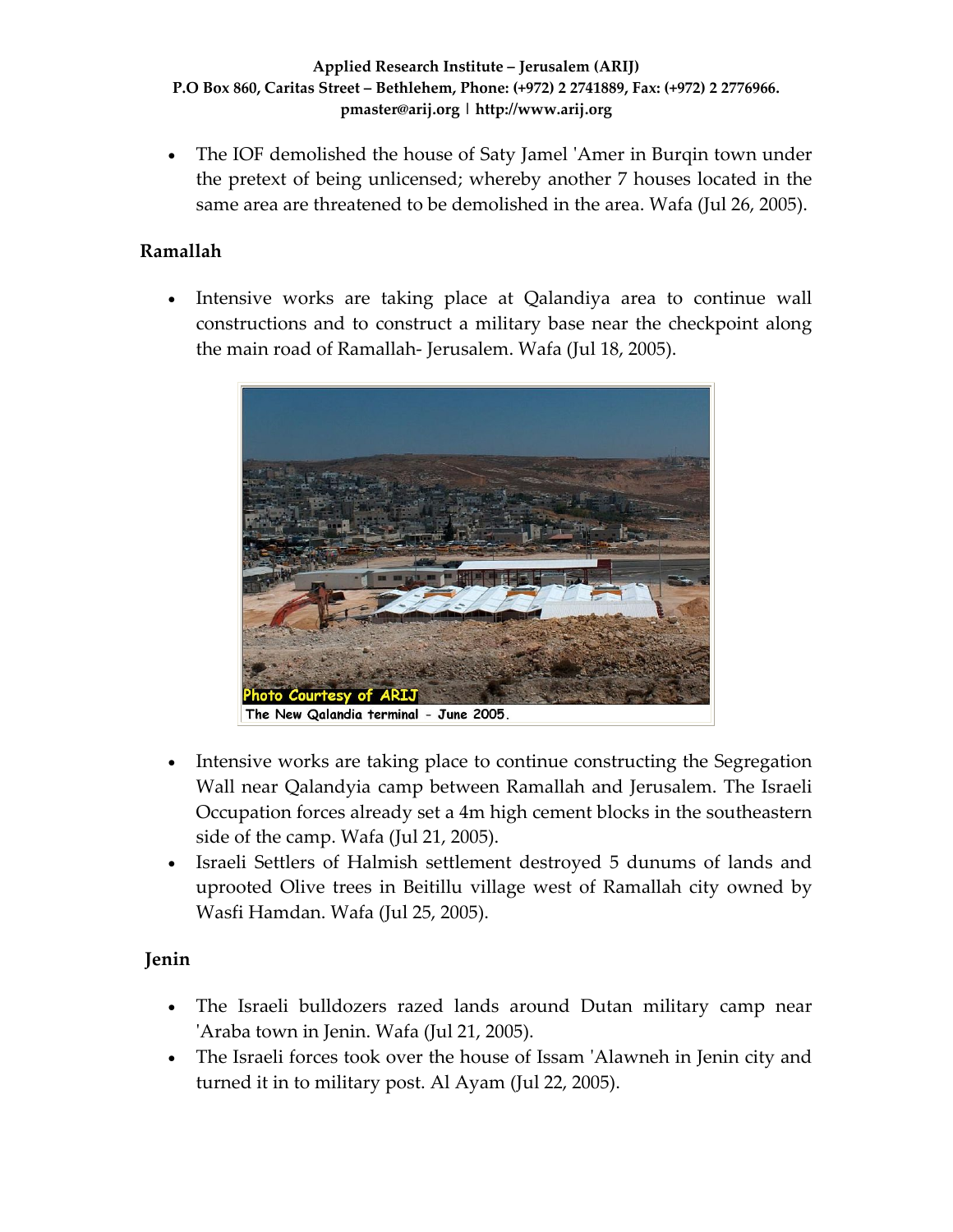## **Hebron**

- The IOF notified Palestinian resident Isma'il 'Layan Makhamreh from Yatta town of their intention to demolish his house under the pretext of not having building permits. Moreover, the IOF handed more notifications to residents of Umm Al Safa to demolish their houses under the same pretext. Wafa (Jul 3, 2005).
- The Israeli authorities demolished water wells in Khirbet Deir El Hawa in Al Ramadin area which belong to Musa Salim Musa and Nasr Allah Salim Musa. Total loses estimated at tens of thousands Shekels. Quds (Jul 3, 2005).
- The Israeli authorities handed two military warnings to Makhamreh family in Lasfa area east of Yatta town to demolish two under‐ construction houses; whereby, the IOF took over a house in Al Hila area east of the town and turned it into military post. Quds (Jul 3, 2005).
- The agricultural department in Hebron district announced that the total losses of the agricultural sector due to the Israeli violations during the last month of June reached to \$ 55,037. Wafa (Jul 4, 2005).
- In a report issued by the Israeli movement "BtSelem" assured that Israel aims to evacuate the 1000 Palestinians residents living in caves near Yatta town south of Hebron city at favor of annexing the area to Israelʹs proper and to expand the nearby Israeli settlements. Arabs48 (Jul 5, 2005).
- In a report issued by the Land Defense Committee assured that during the last 6 months the Israeli forces demolished 19 houses, mowed 3470 trees and confiscated about 13500 dunums of lands for constructing the Segregation Wall and expanding the existing Israeli settlements. Al Ayam (Jul 6, 2005).
- The IOF took over three houses in Yatta town owned Muhammad Isma'il 'Awad, Muhammad Abu 'Esha and Iyad Al 'Adra and transferred them into military barracks. Al Ayam (Jul 7, 2005).
- The Israeli Supreme Court issued restraining order to stop constructing the wall on lands owned by Al Jaʹbary family in Qanan Taʹra in Hebron city. Quds (Jul 8, 2005).
- The IOF notified residents of Al Ramadin village south of Hebron district of their intention to demolish the cemetery of the village for the Segregation Wall process. Moreover, a number of Israeli surveyors surveyed more than 40 dunums of lands owned by the families of Abu ʹAlan and Abu Isʹefan in Wad El Khalil area south of Adh Dhahiriya town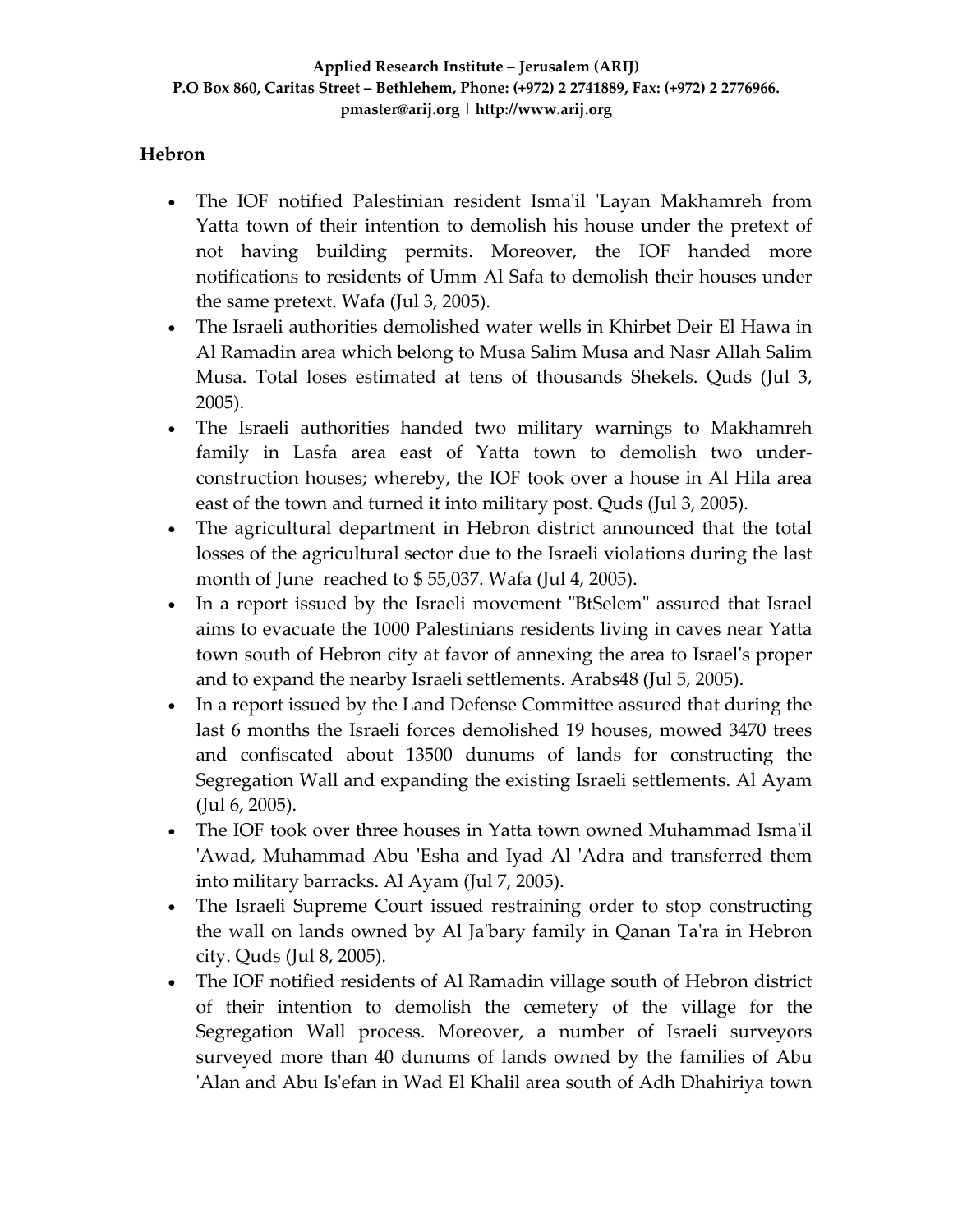at favor of relocating the checkpoint in the area 350m to the north of the Armistice Line (Green Line) Al Ayam (Jul 14, 2005).

- The IOF decided to demolish two houses in Al Burj village southwest of Hebron city under the pretext of not having building permits. Houses belong to Muhammad Salim Suleiman Masharqa and ʹAli Muhammad Mahmoud Masharqa (150m²). Wafa (Jul 17, 2005).
- The Israeli authority issued two military orders  $\#$  (31/39/T) and (3/10/C) to confiscate 393 dunums of lands near the settlements of Qiryat Arbaʹ and Kharsina east of Hebron city for the Segregation Wall. Lands belong to Omar Al Ahrab, Fathi, Ziyad & Jamel Sultan and Jaber family. Wafa+ Al Ayam (Jul 20, 2005).
- The Israeli bulldozers razed 7 dunums of agricultural lands west of Surif town in Hebron for the Segregation Wall. Lands belong to Ismaʹil ʹAbed El Rahman Ghnemat. Quds (Jul 20, 2005).
- The Israeli bulldozers razed about 15 dunums of lands cultivated with Olive trees in Krum Wad Al Sur area in Hebron and belong to Mahmoud Ahmad ʹEdwan, ʹAbed El Qader Barathʹiya, Sherif Muhammad Suleiman Barath'iya and 'Awad Muhammad Barath'iya. Al Ayam (Jul 22, 2005).
- The IOF rebuilt a military camp on 150 dunums of lands owned by 'Amr family in Al Magnona area south of Dura town after three year of being dismantled. Quds (Jul 24, 2005).
- The IOF and the Israeli settlers of Ramat yashai took over two dunums of land in Tal Al Rumeida area in Hebron city which belong to Sa'ed Allah ʹAmr. Wafa (Jul 25, 2005).
- The IOF razed tens of dunums of lands for the Segregation Wall in Tarqumiya town west of Hebron city. Among the owners known were: Muhammad Issa Tinena, Muhammad, Mahmoud & Ahmad Khalil Ighreb, Walid & Mahmoud Muhammad Khalid Al Jaʹafreh, Yousef ʹabed El Salam Al Ja'afreh, Jamel Muhammad Tinena, Ahmad Yahya Al Ja'afreh and Naʹim ʹAbed El Rahman Al Jaʹafreh. Wafa (Jul 27, 2005).
- The IOF took over the house of Nayef 'Attiya in Yatta town south of Hebron city and transformed it into military post. Quds (Jul 30, 2005).
- Israeli Settlers of Ma'on settlement aggressed on lands of Al Shawahin and Al Nawaj'a families in Yatta town south of Hebron city and uprooted 80 Olive trees. Quds (Jul 31, 2005).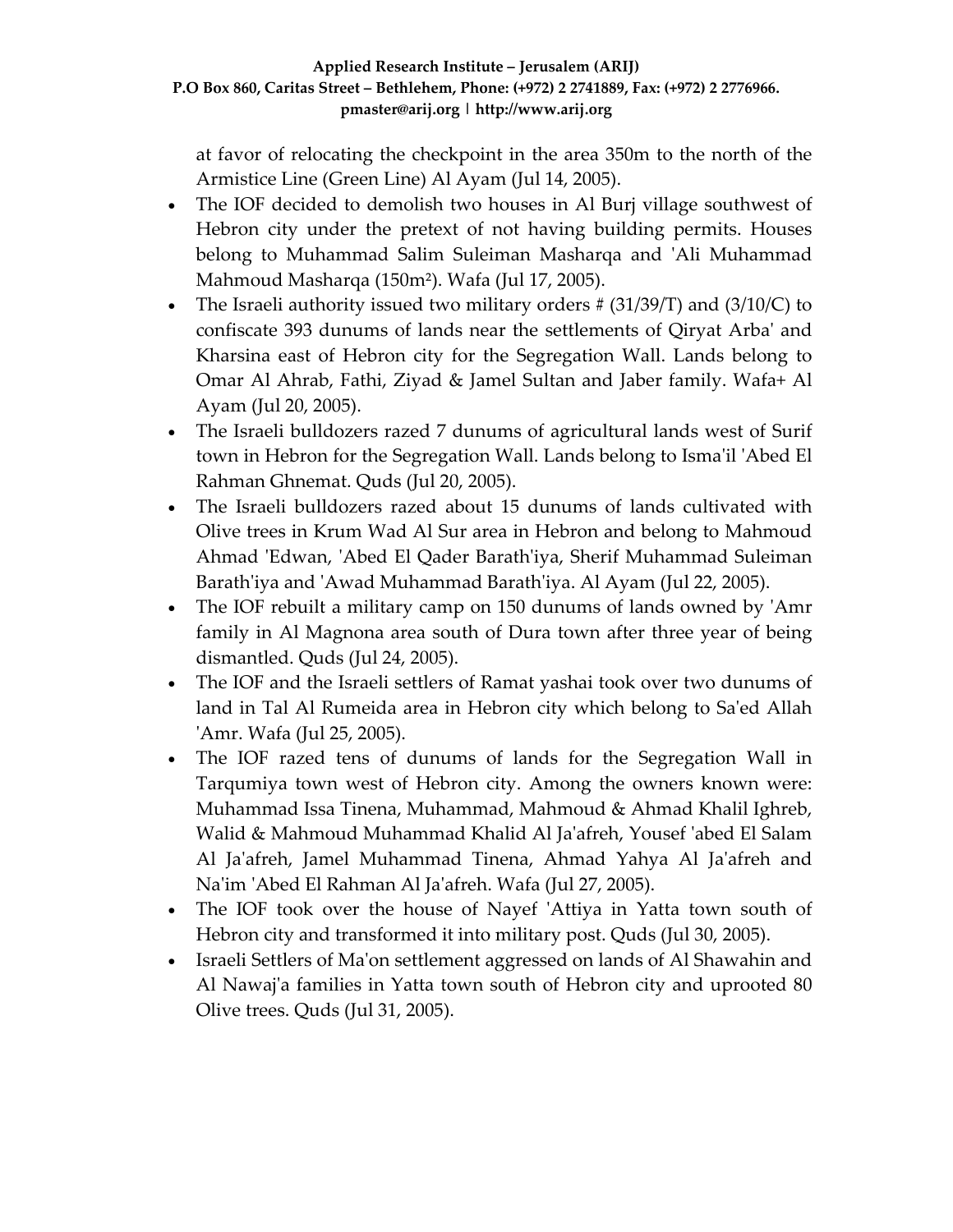### **Nablus**

- The IOF demolished without any pre-notification a school with barracks and tents in Khirbet Tana near Beit Furik town in Nablus, displacing 20 families. Quds (Jul 6, 2005).
- The Israeli forces demolished two houses owned by Muhammad Ahmad 'Iwas and Kamal 'Abed El Rahman Khader in Al Luban Esh Sharqiya town south of Nablus city. Wafa (Jul 6, 2005).
- The IOF demolished a house and caused severe damages to the nearby house owned by Ibrahim Tabil in As Sawiya village south of Nablus city under the pretext of being unlicensed; Moreover the Israeli bulldozers destroyed several numbers of Almond trees in the area. Wafa (Jul 6, 2005).
- The IOF confiscated 8 dunums and 100m² of lands in Burin village near Huwwara checkpoint to construct a new road around Shamruna military base. Wafa (Jul 21, 2005).
- The IOF took over a piece of land near Homesh settlement to construct a military base in the area. Wafa (Jul 27, 2005).
- The Israeli authorities destroyed about 22 structures and sheep bens which served 450 persons including one elementary school building of two class rooms where children study up to fourth grade in Khirbet Tana east of Beit Furik village in Nablus district conducted under the pretext of being unlicensed. Al Ayam + Haaretz (Jul 29, 2005).
- The IOF started constructing an iron gate on the checkpoint of Shavei Shomron settlement northwest of Nablus city which connects Nablus city with Jenin. Quds (Jul 31, 2005).
- Israeli Settlers of Alon Moreh uprooted 250 Olive trees owned by Jamel Mahmoud Ibrahim Ishtaya in Salim village. Quds (Jul 31, 2005).

### **Tulkarm**

- The IOF took over the houses of Muhammad Muneeb and Luai Al Sa'di in 'Attil and 'Illar towns and transferred them into military watch points. Wafa (Jul 1, 2005).
- The Israeli authorities opened new passage "Mesh'ar Afraym" of two tracks, one for people and another for cargo instead of Al Tayba checkpoint west of Farʹun town. Arabs48 + Al Ayam (Jul 7, 2005).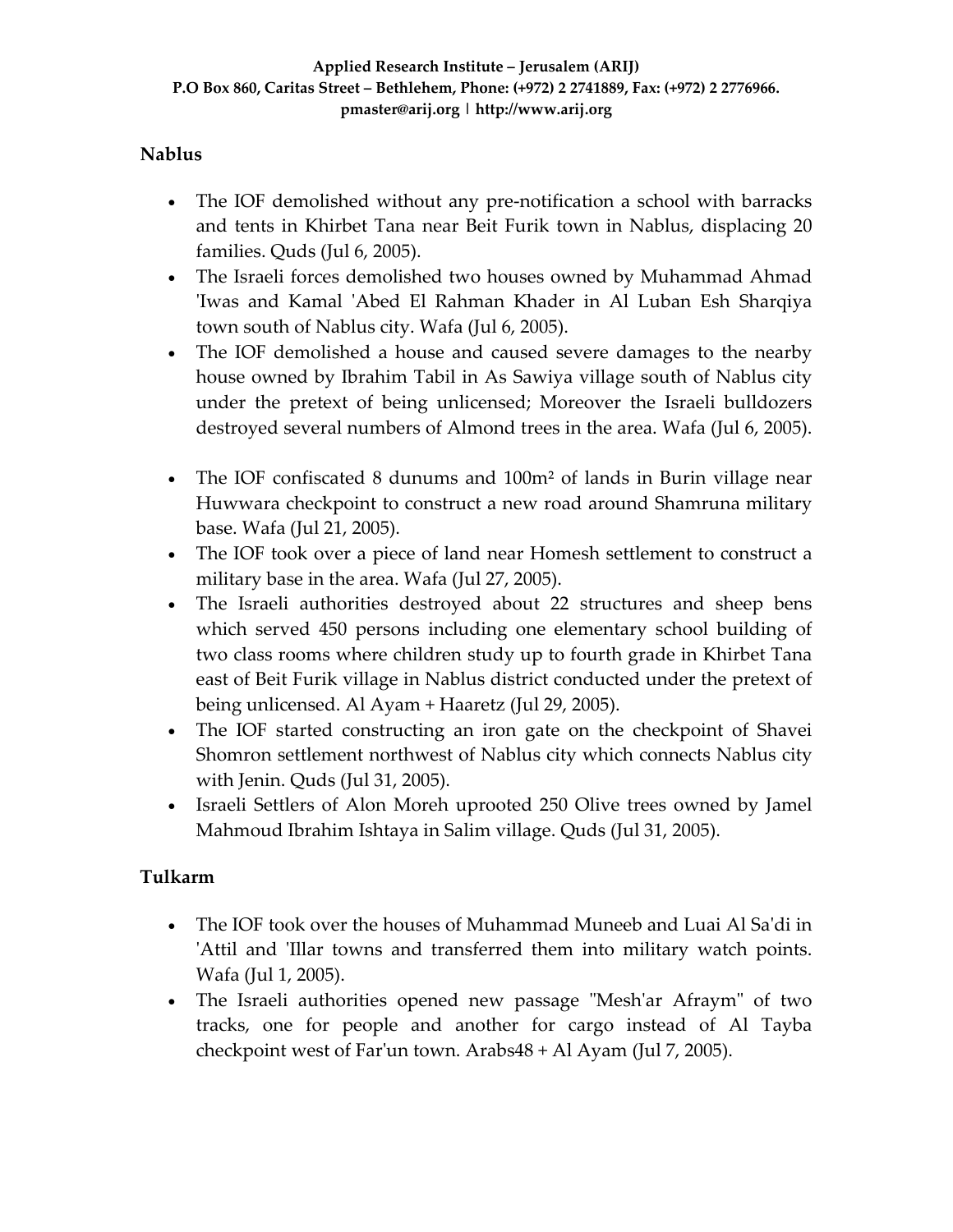- The IOF staged into Seida town north of Tulkarm city and took over two Palestinian houses owned by Nabil Ahmad ʹAjaj and Shadi Zuhair Radad and transformed them into military barracks. Al Ayam (Jul 8, 2005).
- The Israeli authorities notified the owners of some stores and buildings west of Tulkarm city opposite to the Israeli chemical factories at favor of demolishing them. Quds (Jul 11, 2005).
- The IOF took over 5 houses in Tulkarm camp and turned them into military barracks. Houses belong to Nabil Al Sharqawi, Jum'a Salem, Zahid Abu Jamous, Samir Higazi and Abu Qarn building. Wafa (Jul 14, 2005).
- The IOF took over 6 houses in Tulkarm and Shwaika outskirt and turned them into military barracks. Houses belong to Mahmoud Al Jabrun, Al ʹAbed Al Terawy, Hasan Jumʹa and Nader Al Jaby. Wafa (Jul 15, 2005).
- The Israeli bulldozers razed and uprooted fruitful trees in Shufa village southeast of Tulkarm city to construct a fence and to expand the nearby Avnei settlement. Lands belong to Hanun family. Wafa (Jul 18, 2005).
- The Israeli bulldozers continued razing lands to expand the borders of ʹEnav settlement east of Tulkarm city. Quds (Jul 27, 2005).

### **Gaza**

- The Israeli settlers continued constructing at least 10 Chalets in Kfar Yam area in Al Mawasi area on the sea shores of Khan Yunis. Wafa (Jul 12, 2005).
- The IOF continue to raze more lands around Dugit settlement north of Beit Lahya city to the north of the Strip; Not forgetting to mention that Dugit settlement is one settlement out of 17 slated for evacuation according to the Disengagement plan. Wafa (Jul 25, 2005).
- The IOF constructed new military tower in the eastern side of Tal Zu'rub military base in the Gaza Strip. Al Ayam (Jul 28, 2005).
- The IOF took over Al Matahin Company west of Al Qarara area north of Khan Yunis city and turned it into military barrack. Quds (Jul 28, 2005).
- Israeli Settlers of Gush Qatif block of settlements spilled 15,000 cubic meters onto the arable lands in Al Mawasi area, polluting three water wells, four Green Houses and spoiling crops planted in dozens of dunums of arable lands, which were drowned in concentrated sewage water. Quds (Jul 30, 2005).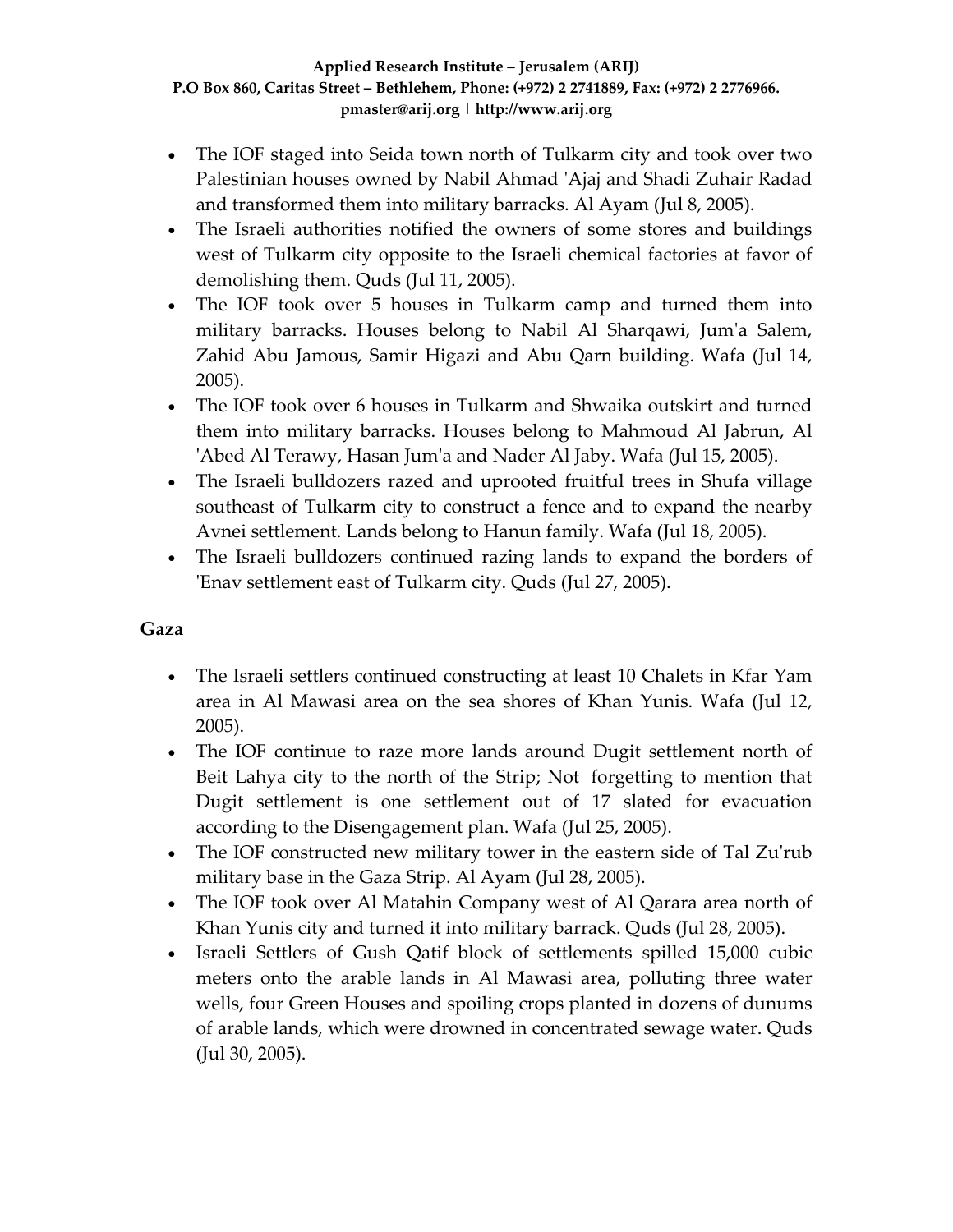### **Others**

- The Israeli Forces handed residents of the unauthorized village of Beir Al Mashash in the Negev orders to demolish 168 houses. Arabs48 (Jul 3, 2005).
- The Israeli Peace now movement handed a petition to the High court of Justice to stop constructing the nine new illegal villas in Amuna outpost east of Ofra settlement north of Ramallah city. Haaretz (Jul 6, 2005).
- The IOF demolished three houses out of eight threatened in Wadi Al Ni'im village in the Negev area under the pretext of being unlicensed. The houses belong to Al Jarjawi family. Quds (Jul 7, 2005).
- The United States government is considering giving Israel \$2.2 billion in special aid for the disengagement plan. Haaretz (Jul 11, 2005).
- Israel decided to designate NIS 85 million to develop agriculture in the Jordan valley during the three coming years (2006‐2008); Whereby, another budget plan is designated to develop the infrastructure of the settlements in the valley, of which, Ma'ale Afram settlement and settlements of the Dead Sea during the coming year (2005‐2006) at favor of settling more Israeli's. Quds (Jul 30, 2005).
- Hundreds of Israeli families are ready to move to the new Israeli neighborhood near Nisanit settlement north of the Gaza Strip which contains more than 320 housing units. Wafa (Jul 31, 2005).

| <b>District</b> | Land        | Land              | Uprooted     | <b>Houses</b> | <b>Houses</b>    |
|-----------------|-------------|-------------------|--------------|---------------|------------------|
|                 | Confiscated | <b>Threatened</b> | <b>Trees</b> | Demolished    | threatened to    |
|                 | (Dunum)     | (Dunum)           |              |               | be               |
|                 |             |                   |              |               | demolished       |
| Bethlehem       | 604.5       | 0                 | 0            | 3             | 23               |
| Jerusalem       |             | 0                 |              | 13            | $\mathbf{0}$     |
| Jenin           |             | 0                 | 0            | 0             | $\boldsymbol{0}$ |
| Tulkarm         |             | 0                 |              |               | $\boldsymbol{0}$ |
| Ramallah        | 5           |                   | 100          |               | $\boldsymbol{0}$ |
| <b>Nablus</b>   | 8           | $\bf{0}$          | 250          | 3             | $\mathbf{0}$     |
| Salfit          |             |                   |              |               | 7                |

Table 1: Total Israeli violations in the Occupied Palestinian Territory